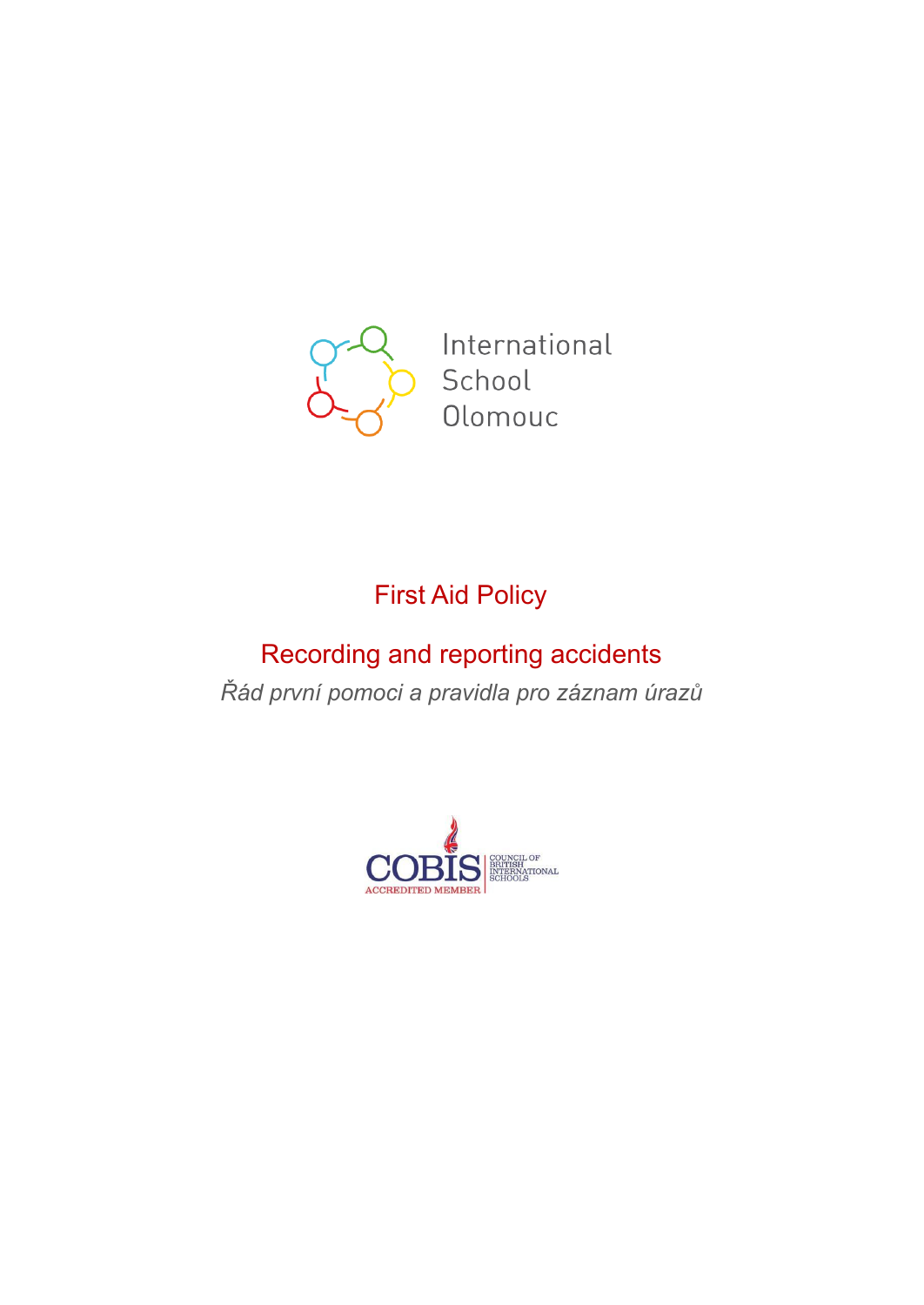# First Aid Policy & Recording and reporting accidents

*(Řád první pomoci a pravidla pro záznam úrazu)*

**School:** *Česko Britská Mezinárodní škola a Mateřská škola s.r.o.,* Sokolovská 76/6, 779 00 Olomouc- Czech Republic

| Policy Leaders:                                           | Date & Signature: |
|-----------------------------------------------------------|-------------------|
| <b>Ms Eva Pluskalova (School)</b>                         | Eas Plushelon     |
|                                                           | 01/03/2022        |
| Ms Mirjana Sredojević (Preschool)                         | 01/03/2022        |
|                                                           |                   |
| Checked & Authorised by:                                  | Date & Signature: |
| Petr Pospíšil, M.A. (Dunelm)                              | Popular Reli      |
|                                                           | 01/03/2022        |
| Scope: This policy applies to the whole school community. |                   |
| Effective from:                                           | Effective to:     |
|                                                           |                   |
| March 2022                                                | August 2022       |

**First Aid Policy, Recording and reporting accidents.**

Date due for review: August 2022, reviewed every year.

Distribution list:

- 1. Proprietors
- 2. Head of School
- 3. Deputy Head of School
- 4. Head of Preschool
- 5. Teaching staff
- 6. Parents/Legal guardians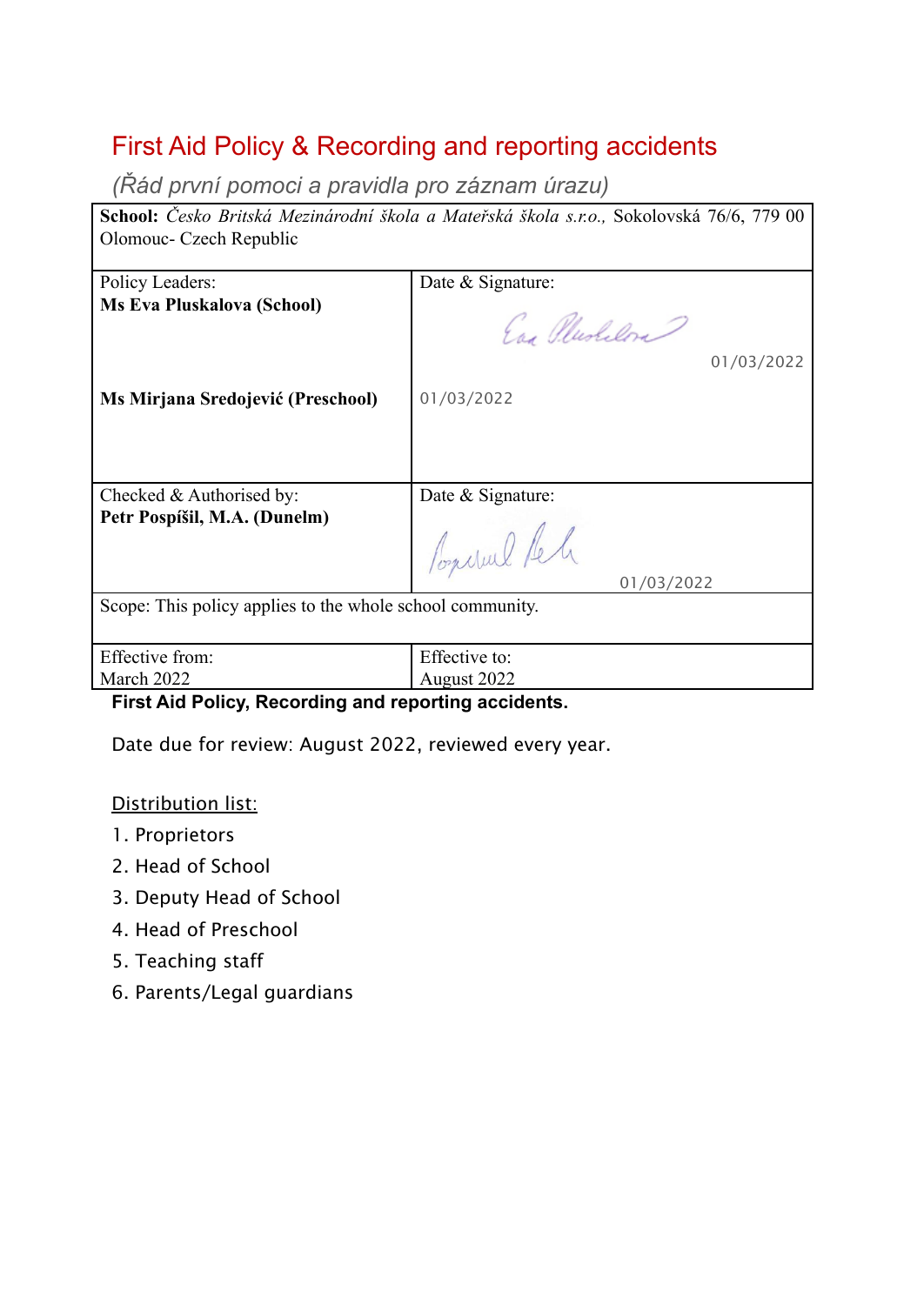# Statement of First Aid organization.

Accidents can be very distressing for anyone involved so at International School Olomouc we follow this policy and procedure to ensure all parties are supported and cared for, and their health, safety and welfare is protected throughout their time in the school. Sufficient staff will be trained to an appropriate level in First Aid to meet the requirements of Health and Safety legislation.

The school's arrangements for carrying out this policy include eight key principles.

- 1. Establish a procedure for managing accidents in school which require First Aid treatment at the point of need (loss of consciousness, head bumps, broken bones, choking from food, cuts, burns)
- 1. Name all employees, qualified for First Aid (have at least one qualified person on each school site when children are present), make arrangements to provide training and keep a record of that training. Update training every three years.
- 2. Report, record and, if possible, investigate accidents (children's, employee's or visitor's accidents). Inform parents of the accident.
- 3. Provide information to employees on the arrangement of First Aid Kit and Body Fluids Spillage kit
- 4. Provide arrangements for children with particular medical conditions (asthma, epilepsy, diabetes, cystic fibrosis)
- 5. Hygiene procedures for dealing with the spillage of blood and body fluids (urine, vomit, excrement)
- 6. Provide guidance on when to call an ambulance.
- 7. Provide the name of a local or national authority responsible for collecting information on diseases or dangerous occurrences.

# Procedures for managing accidents in school and during off site activities

In a case of an emergency (loss of consciousness, possible spinal injury, severe burns, seizure, shock, possible internal bleeding (chest, abdomen, pelvis, thigh), massive bleeding, head injury, poisoning), the whole school staff should act in a designated manner, which will lead to personal safety and the safety of the children.

In a case of an emergency stated above, within the school premises (including the playground area), the member of staff present, should be aware of the following steps, when managing the situation:

#### $\triangleleft$  call for an ambulance (155)

(if you have no access to a phone, ask one of the children to call for help (applies to Junior and Senior school only), there should always be at least 3 adults present on school premises in the afternoons, for both Junior School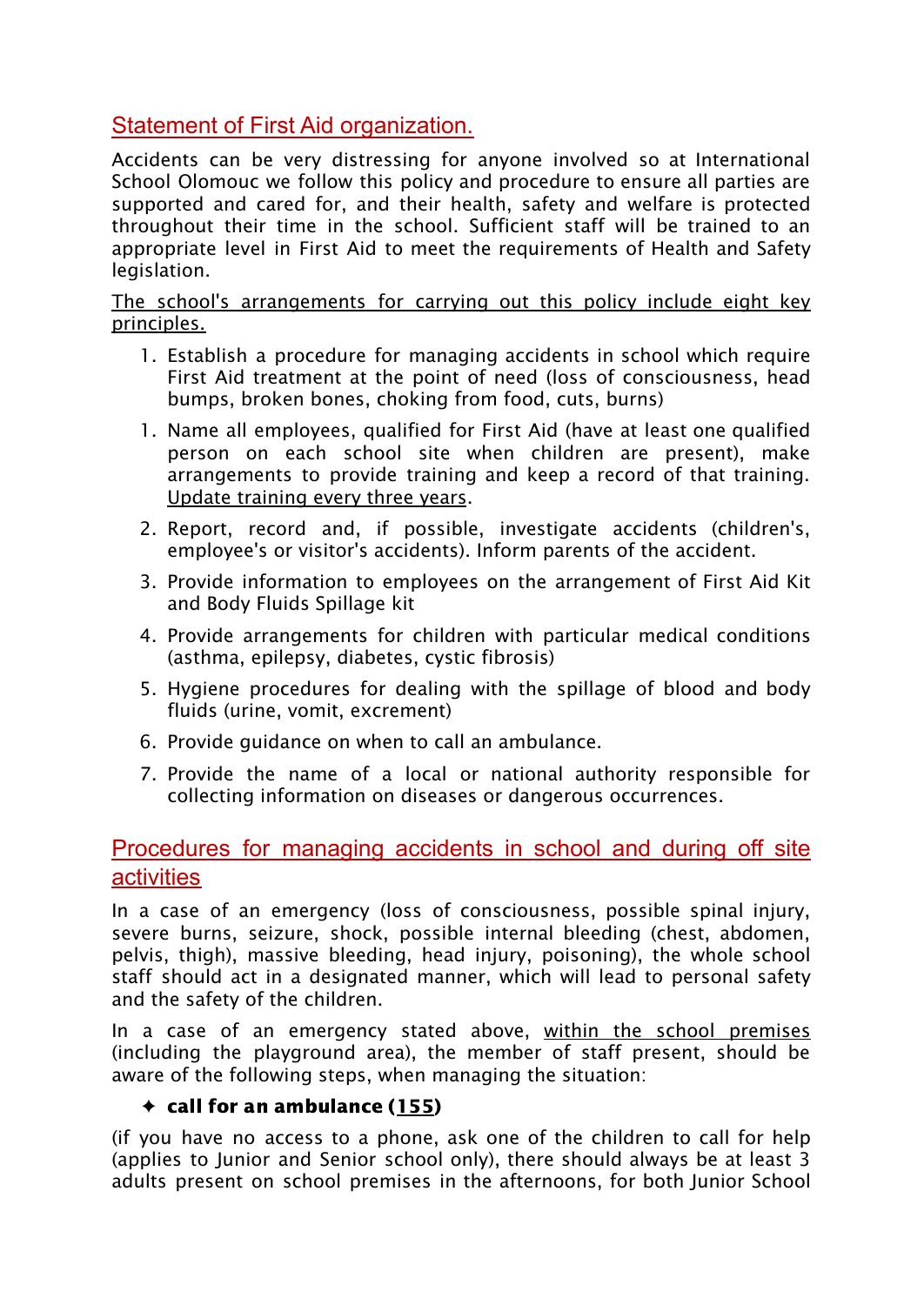(during the after school club) and Preschool. Always arrange for additional adults to come into the group to maintain ratios.

In a case of a life-threatening situation, never leave a child unattended.

- Parents should be notified immediately (if parents are unavailable, notify emergency contact)
- Keep other children distracted and reassured
- Ensure all medical records and insurance company information of the child are taken to hospital
- Keep monitoring until ambulance comes

In a case of an emergency, stated above, during off site activities, the member of staff present, should be aware of the following procedures, when managing the situation:

- All off site activities must have members of staff holding a valid First Aid kit (the items in the First Aid kit should be considered depending on the remoteness of the professional emergency response-minutes or hours)
- All off site activities must have a developed emergency response plan that addresses evacuation sites, possible hazards, cell phone and other communication equipment, camping locations and distances in order to manage risks
- All off site activities must have members of staff holding the children's insurance company's information and parents' contact number
- call for an ambulance  $(155)$
- Parents should be notified immediately (if parents are unavailable, notify emergency contact)
- Keep other children distracted and reassured
- Keep monitoring until ambulance comes

# Qualified employees for First Aid and arrangements for training

Appointed person and the policy leader for First Aid is Ms Eva Pluskalova (Junior school/Senior school) and Ms Mirjana Sredojević (Preschool).

Appointed person for the Employees' and Parents' accident book is Ms Markéta Musiolová.

It is the responsibility of the Head of School to make sure that there is always at least one qualified person on each school site when children are present, as well as on all school journeys.

Whole Junior and preschool staff will undergo a full First Aid course every three years. Employees currently qualified in First Aid are: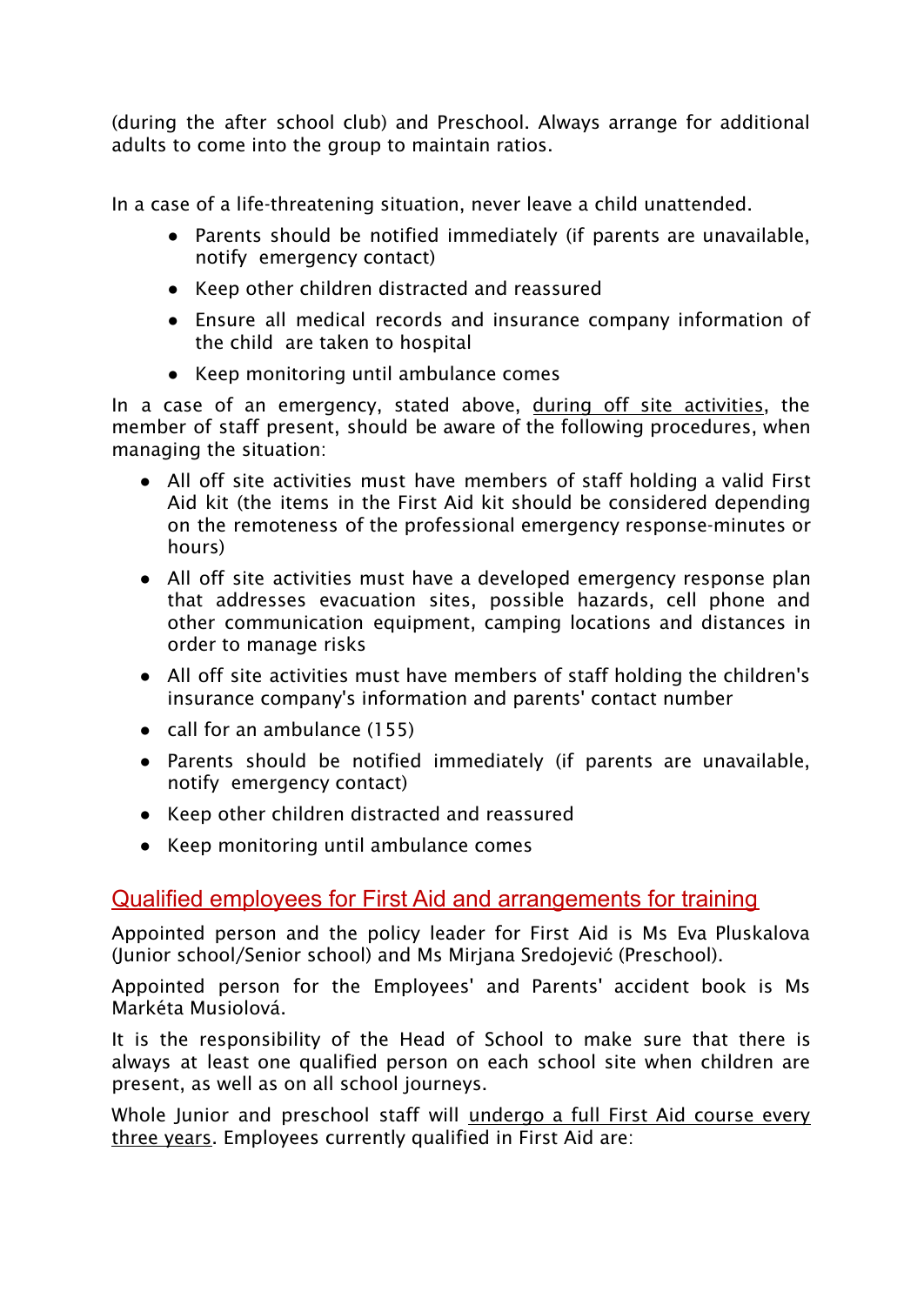| Name:                | Date of the last training |
|----------------------|---------------------------|
| Eva Pluskalova       | 17/02/2022                |
| Janita Itaniemi      | 17/02/2022                |
| Jitka Young          | 17/02/2022                |
| Eleni Kefala         | 17/02/2022                |
| Monika Hruskova      | 17/02/2022                |
| Leighton Edwards     | 17/02/2022                |
| Bojana Kotur         | 17/02/2022                |
| Alice Hookway        | 17/02/2022                |
| Barbora Daníčková    | 17/02/2022                |
| <b>Chloe Ritchie</b> | 17/02/2022                |

#### Preschool

| Markéta Pospíšilová Musiolová | 17/02/2022 |
|-------------------------------|------------|
| Petra Leonhardtova            | 17/02/2022 |
| Veronika Šotolová             | 17/02/2022 |
| Mirjana Sredojević            | 31/08/2021 |

It is the responsibility of the First Aid policy leader to monitor the training requirements and inform the school management about the need for an updated training.

## Accident reporting.

All accidents are recorded using the Accident Book located in the Junior/ Senior School or Preschool office. The policy leader is responsible for recording accidents that are required outside of school treatment (doctors, hospital, etc...) online using the accident form for recording accidents on the school information and management system Skola OnLine.

- The person responsible for reporting accidents, incidents or near misses is the member of staff who witnesses the incident.
- A near miss or ''close call'' is an event where no person was injured, or property was damaged, however; a recurrence of the event may lead to an injury or property damage. When a ''close call'' happens, (child or adult slipped on staircase and almost fell, child tripped outside on school premises from sticks or uneven pavement, a child or adult bumps into a loose shelf with books and dictionaries on it, noticing a hornet nest, which can cause an accident,) should immediately send up a red warning flag that something was wrong, unplanned,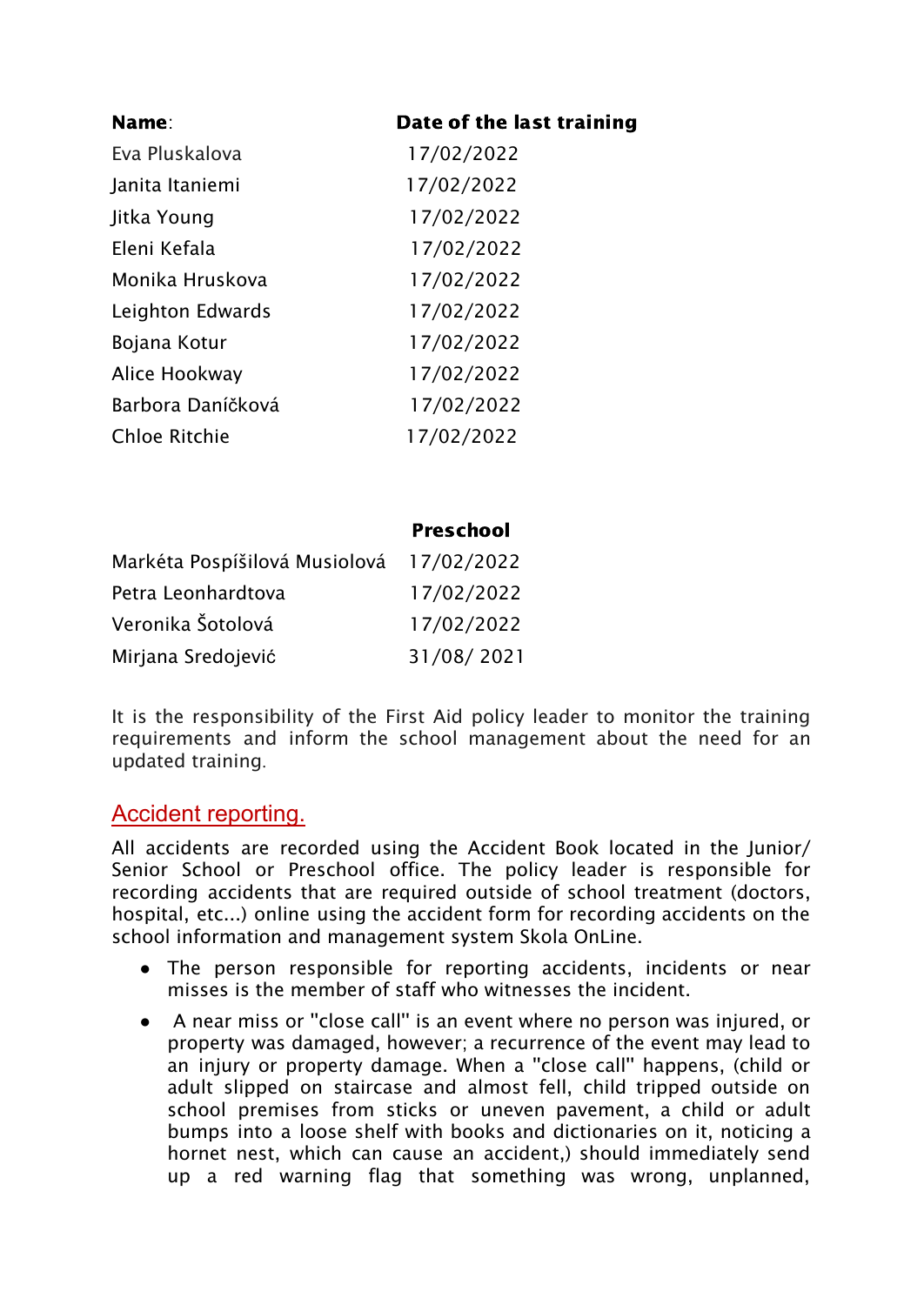unexpected and could happen again. The next time it happens, it could result in a serious injury or death.

- The member of staff who witnesses an accident must record it in the appropriate Accident Book (there is a children's accident book, employees' and parents' accident book, near misses log and visitors' accident log) and report it to the respective Head of School. This should be done as soon as the accident is dealt with, whilst the details are still clearly remembered. Parents must be shown the Accident Report, informed of any first aid treatment given and asked to sign it as soon as they collect their child.
- Accident forms are checked termly by the policy leader and reported to the respective Head of School. The report should include information on patterns e.g. one child having a repeated number of accidents, a particular area in the school or a particular time of the day when most accidents happen. Any patterns will be investigated by the respective Head of School.
- The respective Head of School will report serious accidents (where the criminal act is assumed or in case of death injuries) directly to the Czech Police Policie *Č*eské Republiky (emergency contact 158) or local police department M*ě*stská Policie (156). Such accidents will also be reported to Czech School Inspectorate via InspIS ([https://inspis.csicr.cz/](https://inspis.csicr.cz/app/j02_framework_institution_general.aspx)) or SkolaOnline.
- The Head of Preschool and the Head of School will report serious children's accidents to the school's insurance company: Kooperativa pojišťovna, a.s. Contact number: +420 957 105 105.
- The Head of Preschool will report serious children's accidents (2 days absence or insurance coverage) to the Czech School Inspectorate [https://inspis.csicr.cz/](https://inspis.csicr.cz/app/j02_framework_institution_general.aspx))
- The Head of Preschool and the Head of School will report serious *staff* accidents (accidents which prevent the injured person from continuing their normal work) to the local Health and Safety authority: Oblastní inspektorát práce pro Moravskoslezský kraj a Olomoucký kraj. Contact number: +420 595 636 016, [ostrava@oip.cz](mailto:ostrava@oip.cz). A report needs to be made within 5 days in the following month after the accident.
- Where medical attention is required, a senior member of staff will notify the parent(s) as soon as possible whilst caring for the child appropriately.
- Where outside medical treatment is required the Head of Preschool will inform the insurance company via their online form, School Board, and the local School Inspectorate on the fifth day of the month following the month in which the accident happened.
- In case of death accidents, the respective Head of Preschool will inform the insurance company via their online form, School Board and the local School Inspectorate immediately within five working days after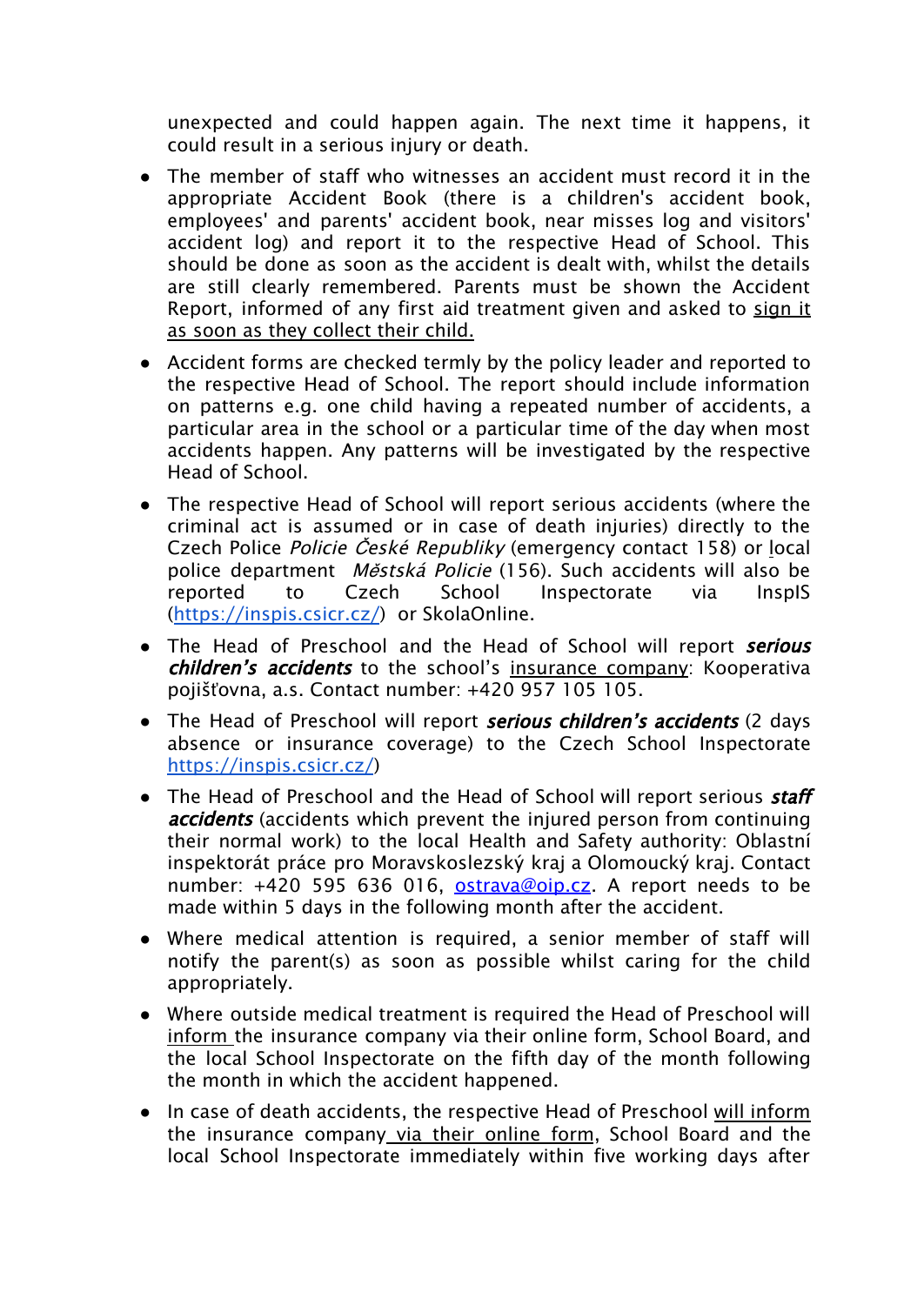the accident was reported to the police.

Children's Accident Book (filled in by the adult present during the accident).

For each accident the following will be recorded: the accident number, full name and DOB of the injured child, description of the accident (where, when and how it happened), by whom and what treatment was given.

A form called Accident Report is filled in when the child is absent from school for at least 2 days after the accident or when the insurance compensation is likely to be paid. This form is filled by the adult present at the accident and signed by the Head of Preschool. **Staff Accident Book** (filled in by the employer).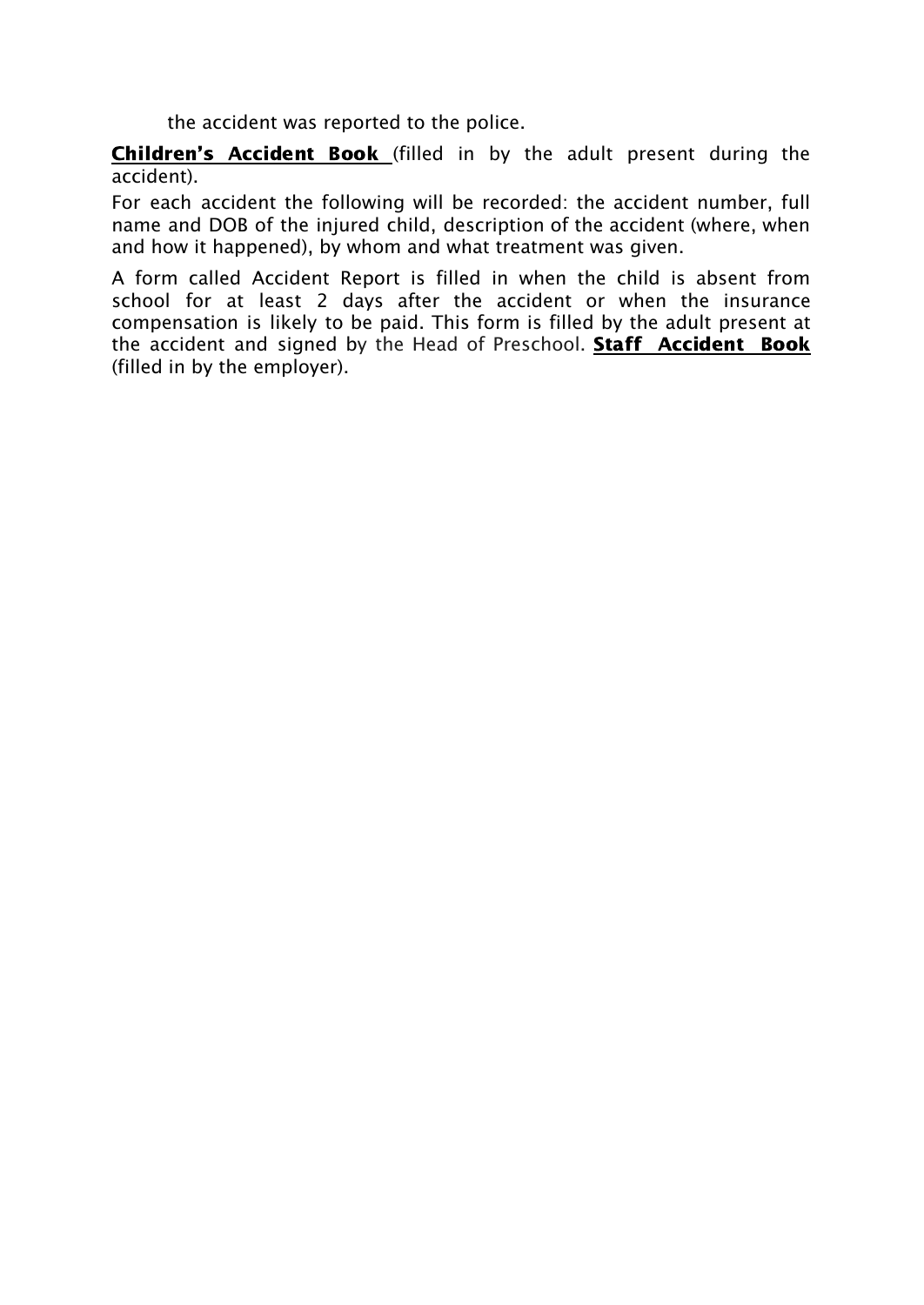# Information on First Aid arrangements

The Policy leaders (Ms Eva Pluskalová and Ms Mirjana Sredojević) will inform all employees in Primary, Lower and Upper Secondary and Preschool of the following:

- The arrangements for recording and reporting accidents (which accidents need to be recorded and how to record them in the Accidents Record book)
- The arrangements for First Aid kit (what material, equipment we have in the school and where to locate them)

In addition, Ms Eva Pluskalova will ensure that signs are displayed in the school (the hallway) providing the following information:

- the names of employees with first aid qualifications
- Location of First Aid boxes.
- Emergency contact numbers (155) (also contact numbers of local police authorities, school's insurance company, and local Health and Safety authority)

## Arrangements for First Aid.

#### Materials, equipment and facilities

The school will provide materials and equipment:

- Non-chlorine based products, paper towels or clean cloths, for cleaning urine, blood, excrement, vomit (detailed method of cleaning the body fluids given below under **point 6**)
- Sterile bandages and gauzes, scissors, tweezers, thermometer, band-aids, medical tape, isothermic foil, medicine (Betadine, Nurofen, antihistamines, glucose tablets), sanitary bags and gloves, non-adherent pads, needles, resuscitation mask

The school will provide facilities:

• The location of First Aid kits and equipment is in each classroom, in the teacher's drawer. Also, First Aid kits and the spillage kit is in the staff room (Junior/Senior School). Preschool's First Aid kits are in the Preschool's office.

It is the responsibility of the Policy leaders to check the contents of the kits regularly and report to the respective Head of school which items are missing.

When children are taken on an outing away from our school, we will always **ensure** they are accompanied by at least one member of staff who is trained in first aid and who carries a valid first aid box at all times.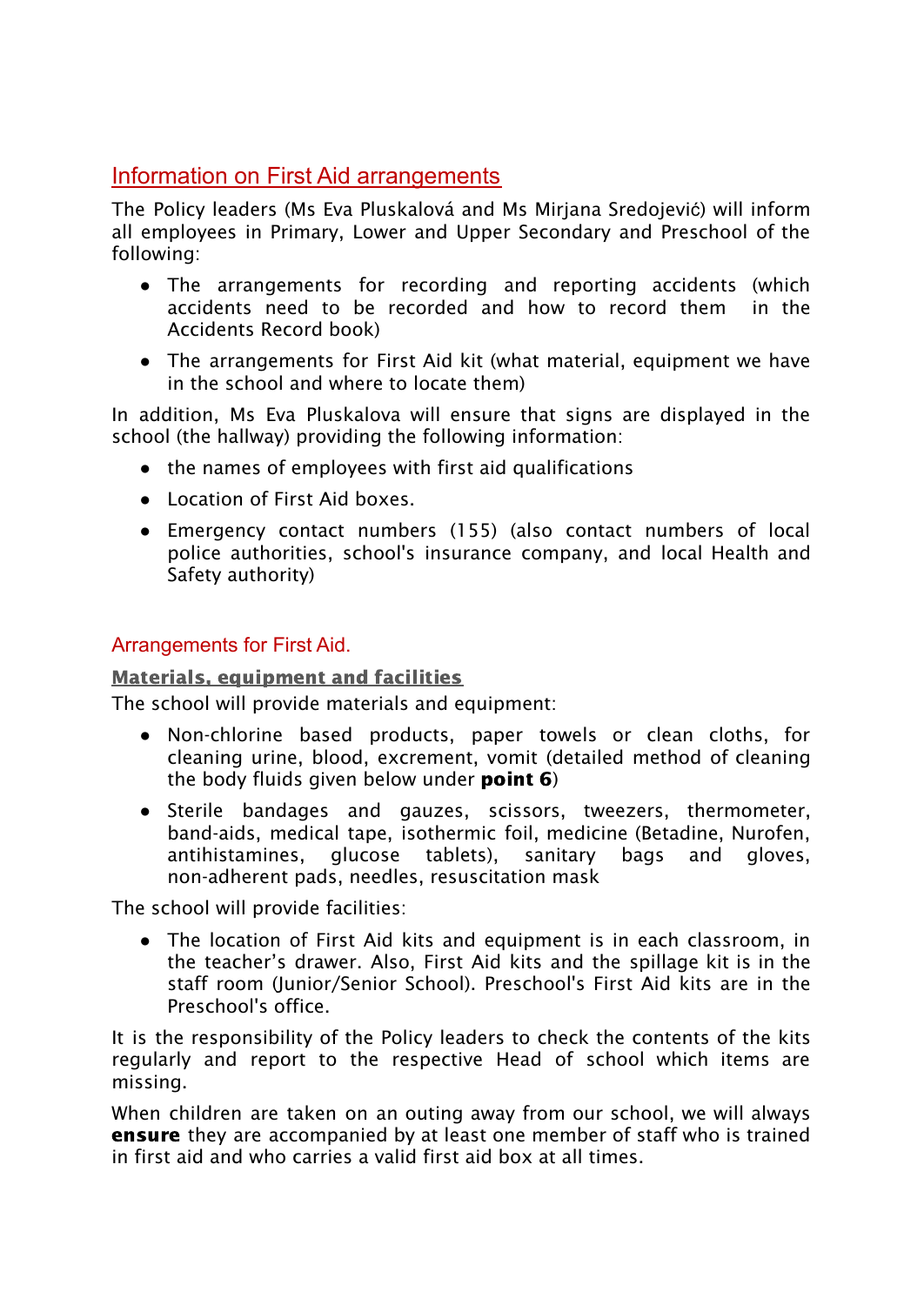# Blood and Body Fluid Spillage Management

## **Definitions**

A spillage is contamination of the environment by blood, body fluid or excreta. Spillages are highly unpredictable and can occur in a wide variety of settings in and out of the school premises. All spillages of blood or body fluid should be considered as potentially infectious. The person witnessing the event should deal with spillages immediately. This will reduce the risk of exposure to infectious diseases such as, Hepatitis B, Hepatitis C, Human **Immunodeficiency Virus (HIV)** or further contamination.

A non-chlorine-releasing agent is an agent recommended for the safe disinfection of all spillages, especially in areas where children are present, except urine and vomit, prior to cleaning.

#### Risk Assessment

Spillages consist of blood, body fluid or excreta and carry a risk of infection transmission. All spillages should be treated as potentially infectious.

Assessment should be made of the:

- content of the spillage blood, urine, vomit
- size of the spillage.
- material on which the spillage has occurred fabric, vinyl, metal, other

Blood spillages need to be disinfected using a non-chlorine releasing agent as being safer for closed spaces, especially where children are present.

Where possible, a spillage kit should be available to all staff containing:

- plastic aprons.
- bucket and mop
- gloves
- sanitizer spray (against the bad odours)
- clinical waste bags.
- paper towels or disposable cloths
- hand sanitizer (to be used by the person cleaning the spillage)
- non-chlorine releasing agent
- disinfectant spray or detergent

## Method

#### Blood Spillages

- Wear protective gloves
- Soak up excess fluid using disposable paper towels
- Cover area with towels soaked in the available non-chlorine releasing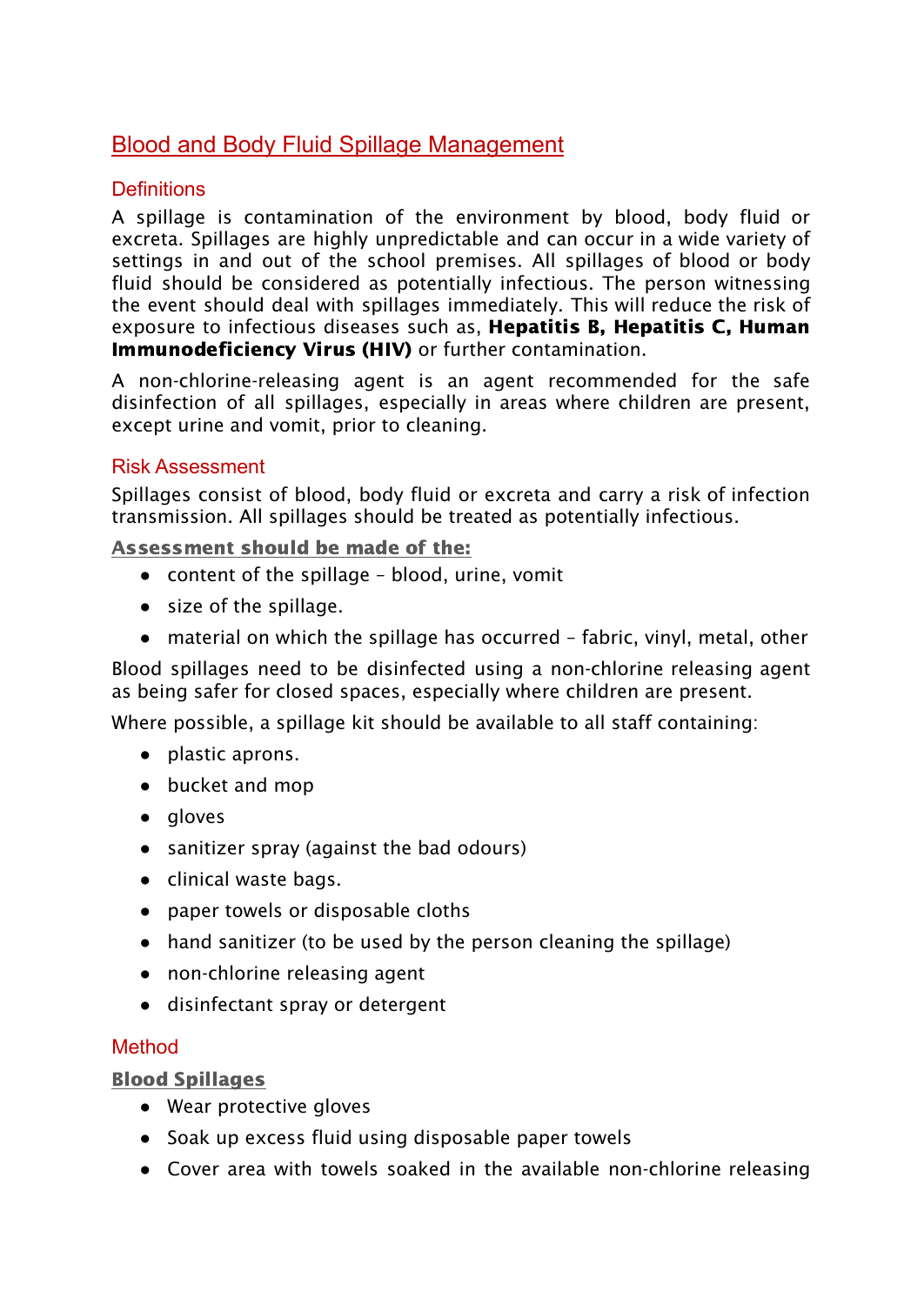agent (It should be 1 part non-chlorine agent to 10 parts water, put water in container 1st then add product.)

- Leave for at least 2 minutes
- Clean area with hot water and detergent
- Dry area using disposable paper towels
- Dispose the used paper towels and any other towel used for cleaning
- Wash bucket and mop with fresh detergent and water
- Wash hands with antibacterial soap

#### Spillages of urine, vomit, excreta:

Personal protection equipment:

- sanitary gloves (latex if possible)
- face mask (should be used if the fluid is above chest level or if splashing may occur)
- clothing to cover your hands or legs should be worn when splashing of fluid may occur)
- sanitizer (for sanitizing hands)
- detergent or disinfectant for cleaning the area

#### Method of cleaning:

- The excess of urine/vomit must be absorbed with paper towels first.
- Make sure there are no scrubs left from the vomit.
- Afterwards, apply the disinfectant (or the detergent), leave it on the surface for the recommended time, then rinse with warm water or wipe.
- Ventilate the room to get the odour out.

Grossly soiled carpets or fabric items should always be replaced.

Moisture repellent fabrics should be used where possible.

## Guidance on when to call an ambulance

When the injury is an emergency (loss of consciousness, possibility of a broken bone, excessive bleeding, seizure, shock, massive burns...) an ambulance will be called immediately following which the parents will be called.

When hospital treatment is required but it is not an emergency, then the principal or the employee on the spot will contact the parents for them to take over responsibility for the child.

If the parents cannot be contacted or cannot manage, and if the child's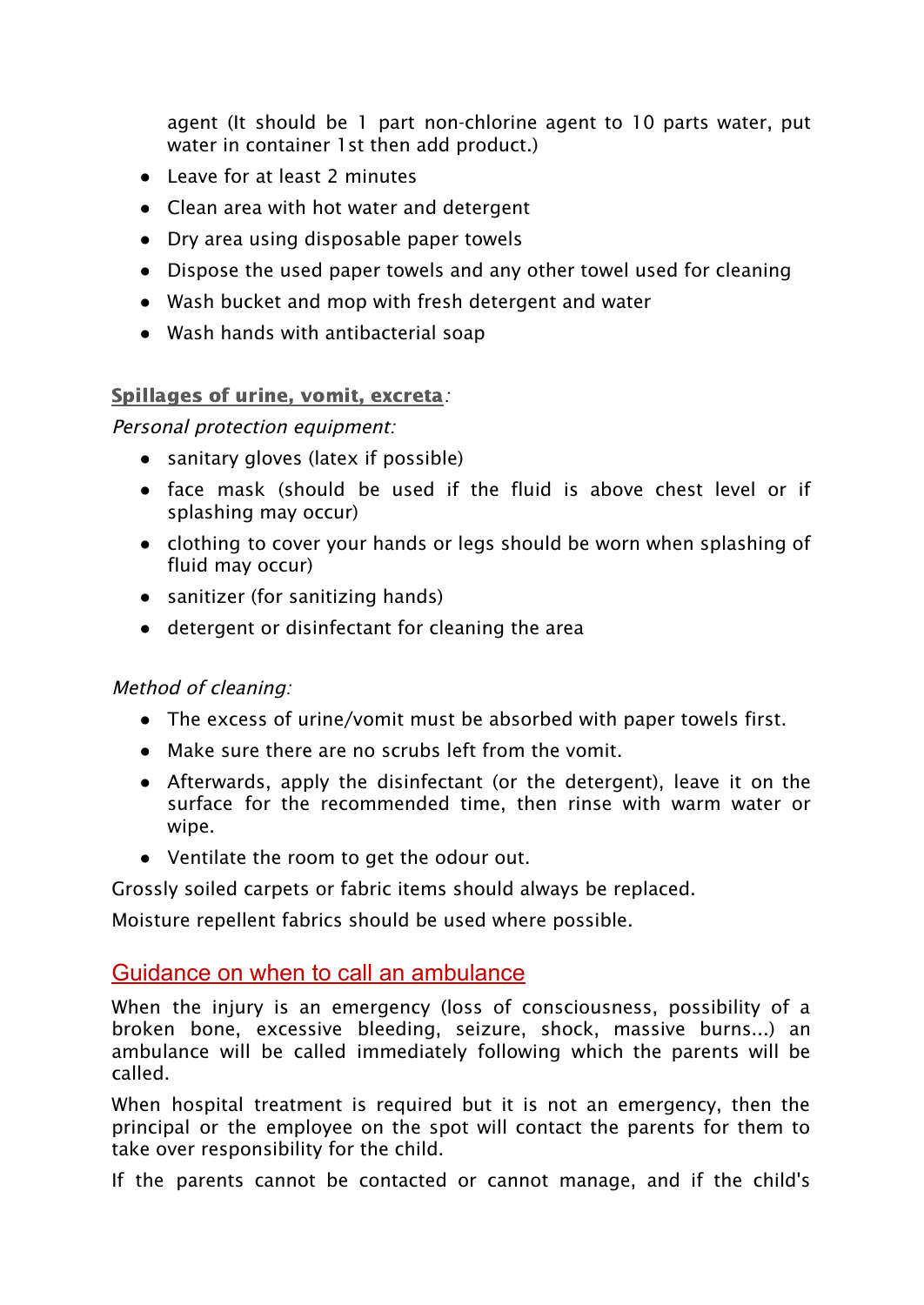emergency contact next to the parents aren't available, then the Head of School may decide to transport the child to a hospital.

If the Head of School decides to transport the child, there will be another member of staff in the vehicle present, to provide supervision for the injured child.

## Needle puncture and sharps injury

Blood-borne infections may be transmitted to employees who injure themselves with needles, broken glass etc. For this reason, great care must be taken in the collection and disposal of this type of material. For the safety and well-being of the employees, ALL NEEDLES, BROKEN GLASS etc, SHOULD BE TREATED AS CONTAMINATED WASTE. If a needle is found the local authority must be contacted to deal with its disposal.

# Medication guidance and form

The International School Olomouc promotes the good health of children attending preschool, senior and junior school and takes necessary steps to prevent the spread of infection. If a child requires medicine we will obtain information about the child's needs for this, and will ensure this information is kept up-to-date.

When dealing with medication of any kind in the preschool and junior school, strict guidelines will be followed.

# **Medicines**

- No student should be given medication without written consent from the parents. Medicines should only be taken to school when essential.
- A member of staff must supervise a student taking any medications.
- Medications cannot be given to one student by another student. If this happens, both sets of parents will be notified.
- If a student refuses to take medication, staff will not force them to do so. The school will inform the student's parents as a matter of urgency. If necessary, the school may need to call the emergency services.

## Prescription medication

- Parent must authorize and supply the drug in appropriate doses with written instructions
- **●** Prescription medicine will only be given to the person named on the doctor's prescription
- Medicines must be in their original containers. The container must be labelled with the student's name, the type of medicine and dosage instructions.
- Those with parental responsibility of any child requiring prescription medication should allow a senior member of staff to have sight of the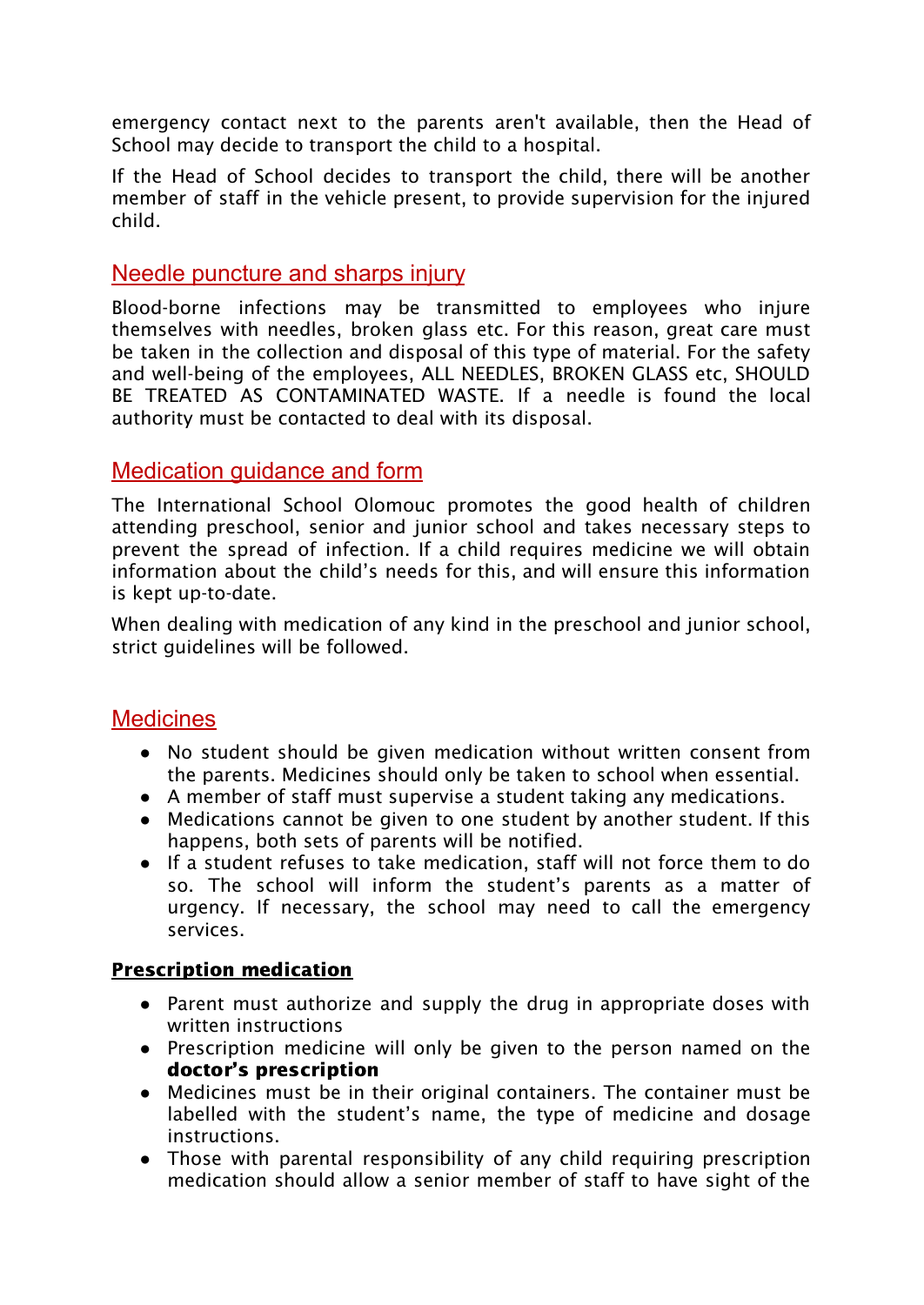bottle. The staff member should note the details of the administration on the appropriate form and another member of staff should check these details

- Those with parental responsibility must give prior written permission for the administration of each and every medication. However, we will except written permission once for a whole course of medication or for the on-going use of a particular medication under the following circumstances:
	- 1. The written permission is only acceptable for that brand name of medication and cannot be used for similar types of medication, e.g. if the course of antibiotics changes, a new form will need to be completed
	- 2. The dosage on the written permission is the only dosage that will be administered. We will not give a different dose unless a new form is completed
	- 3. Parents should notify us IMMEDIATELY if the child's circumstances change, e.g. a dose has been given at home, or a change in strength/dose needs to be given.
- The school will not administer a dosage that exceeds the recommended dose on the instructions unless accompanied by a doctor's letter
- If the child refuses to take the appropriate medication then a note will be made on the form
- Where medication is "essential" or may have side effects, discussion with the parent will take place to establish the appropriate response

# Non-prescription medication

- **●** The school DOES NOT administer any medication to students
- **●** The school staff can only assist or remind children to take medication if instructions are given in writing and signed by parents
- If a child needs Paracetamol or similar medication during their time at school, such medication will be treated as prescription medication
- If a child's temperature is increasing, the staff will try to reduce the temperature, e.g. remove clothing, fanning, and tepid cooling with a wet flannel. The child will be closely monitored until the parents collect the child.
- For any non-prescription cream for skin conditions e.g. Sudocrem, prior written permission must be obtained from the parent and it is the parent's responsibility to provide the cream which should be clearly labelled with the child's name.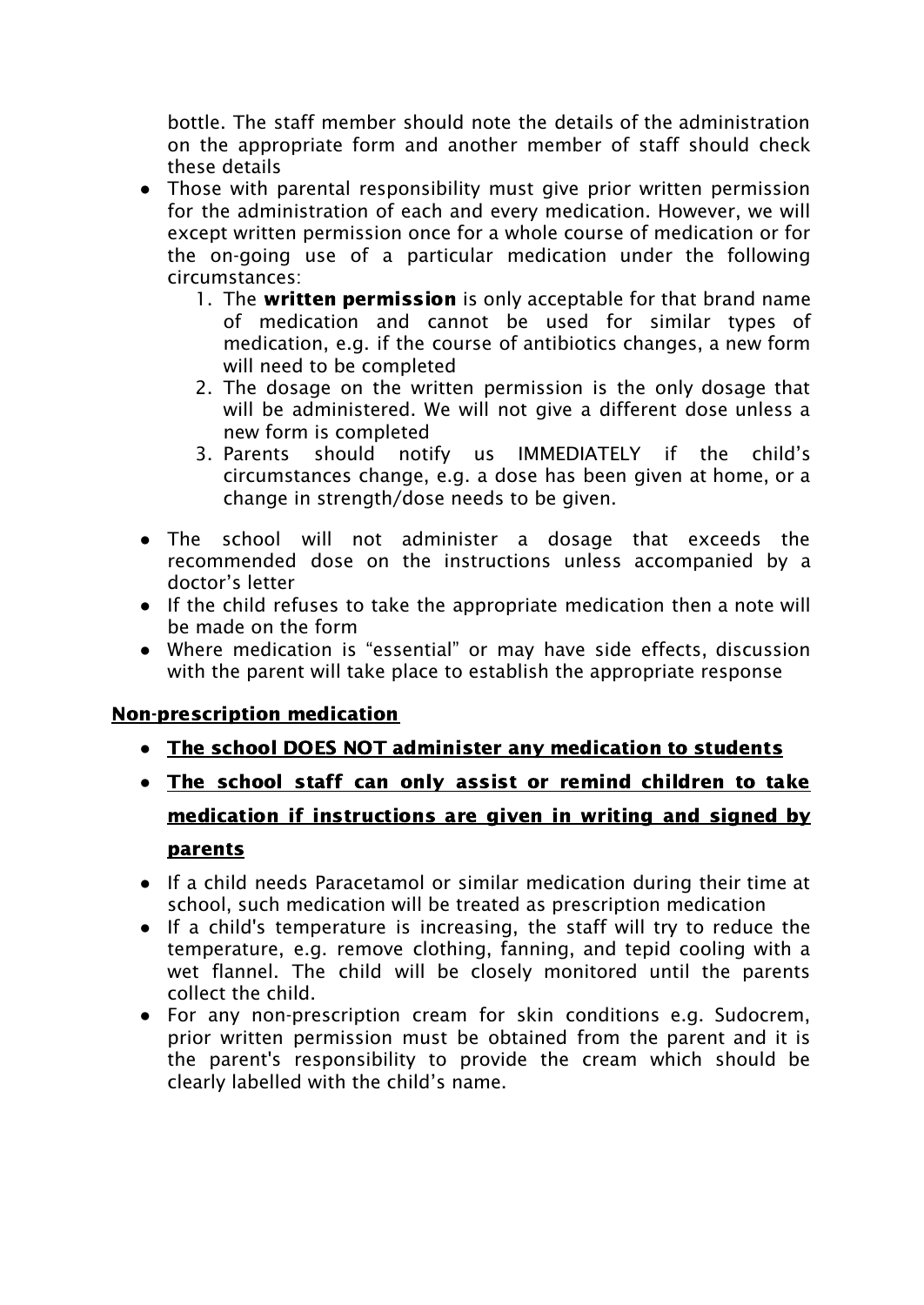# Administering medicines All staff must:

- Check written instructions and authorisation received by the school and confirm with details on the medicine container
- Check the prescribed dosage.
- Check the expiry date of the medicine.
- Check the timing/frequency details
- Check record of last dosage given.
- Check the student's name for the medicine again.
- Complete written record of dosage given, including date, time and signature.
- If the member of staff is in any doubt about any of the details, they should check with the student's parent before giving the medication.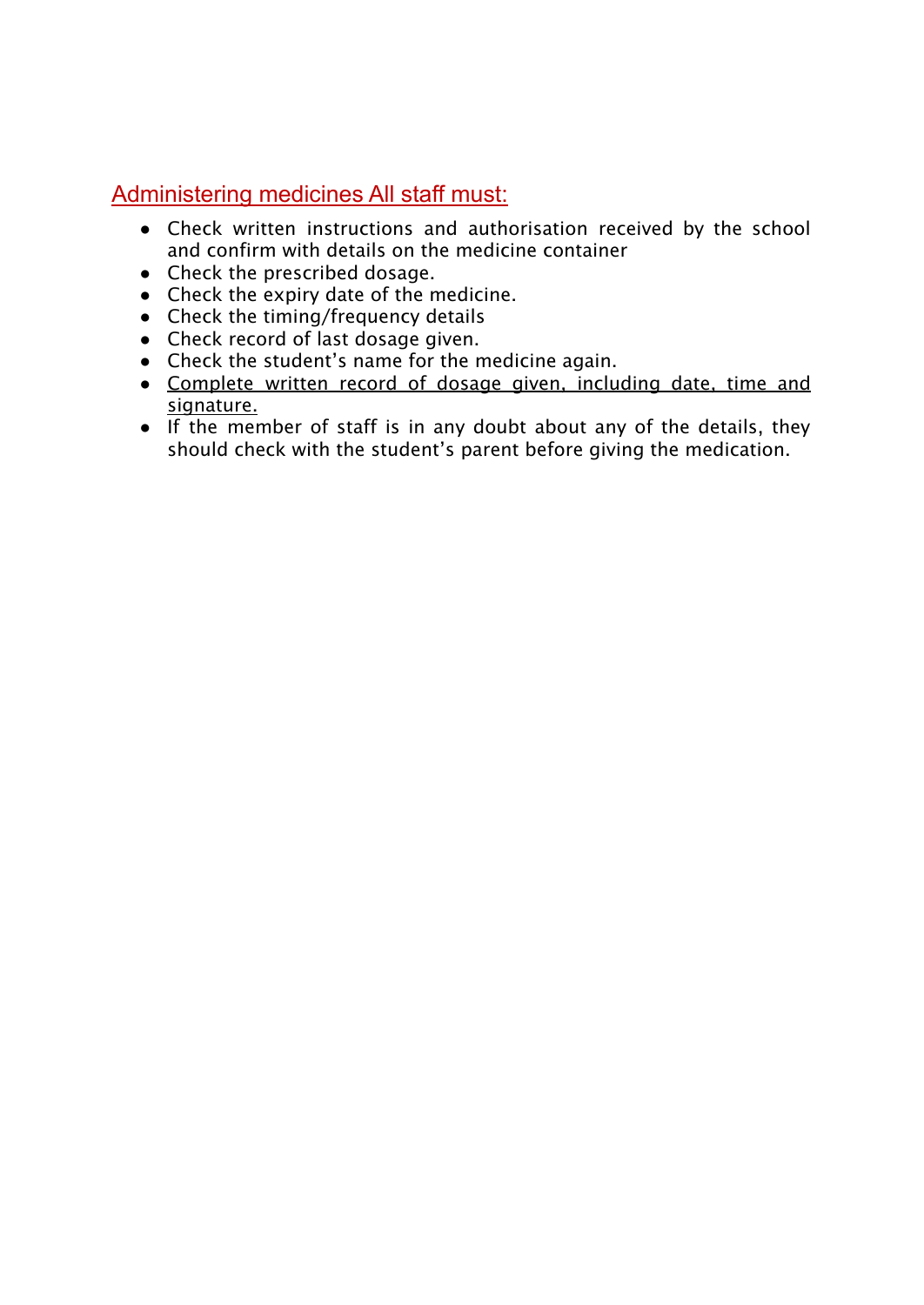# Arrangements for pupils with particular medical conditions

Our school seeks to provide all children with all medical conditions the same opportunities as others at school in so far as can be achieved in relation to their condition. We will ensure they can:

- be healthy
- stay safe
- enjoy and achieve
- make a positive contribution
- achieve economic well-being
	- a) Pupils with medical conditions are encouraged to develop increasing independence in relation to the control of their condition as they progress through the school. The curriculum and learning environment is designed to promote this without adult support.
	- b) We include all pupils with medical conditions in all school activities and will reshape activities to suit their needs.
	- c) We ensure all staff understand their duty of care to children and young people in the event of an emergency.
	- d) We ensure all staff have access to information about how to support a child in an emergency.

Our school understands that certain medical conditions are serious and can be potentially life-threatening, particularly if ill managed or misunderstood.

Parents/carers are informed about this first aid and medical conditions policy and that information about a child's medical condition will be shared with the school senior staff:

- when their child is enrolled at school;
- at the start of the school year or when Individual Health Plans are reviewed;
- via the school's website, where it is available all year round;
- in an individual meeting where the support of identified children with a medical need is discussed and agreed

# Administration – Emergency Medication

- We ensure that pupils with medical conditions have easy access to their emergency medication. We will ensure that all pupils understand the arrangements for a member of staff (and the reserve member of staff) to assist in helping them take their emergency medication safely.
- In some circumstances, medication is only administered by an adult (who is usually responsible for administering the medication) of the same gender as the pupil, and witnessed by a second adult. This will be agreed in the Individual Health Plan.
- We will ensure that pupils with unknown medical conditions presenting with moderate or severe symptoms are given access to standard first aid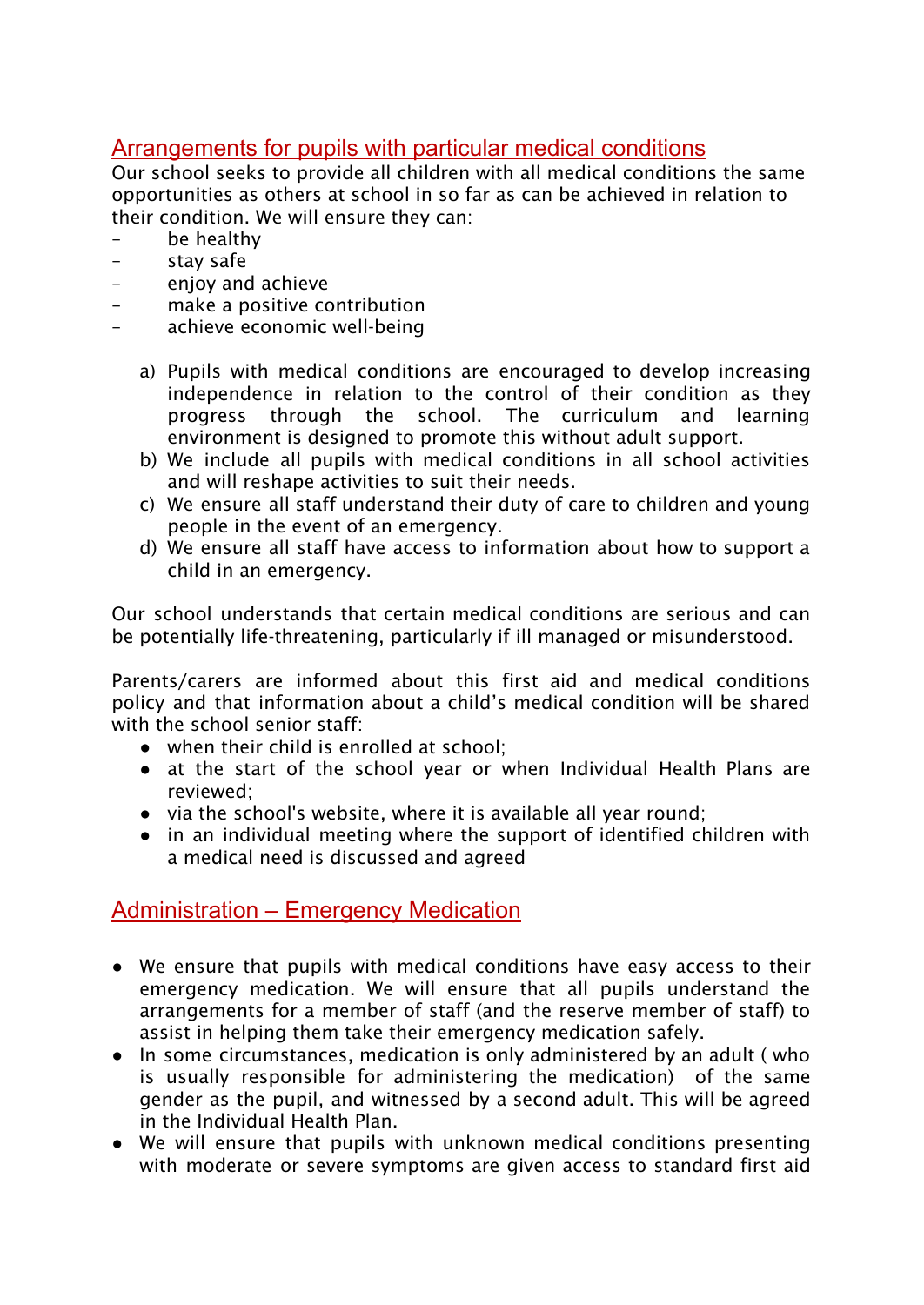measures. In case of an emergency the school will act in loco parentis.

● Telephone permission from parents/carers will be sought before the administration of any medicine not included on an Individual Health Plan.

## **Storage**

All medication for children must have the child's name clearly written on the original container and kept out of reach of all children and under supervision at all times.

All prescription medications should have notes attached to show the dosage needed and the date the prescription was issued. This will all be checked, along with expiry dates, before staff agrees to administer medication.

The International School Olomouc treats its responsibilities and obligations in respect of health and safety as a priority and will provide on-going training to all members of staff which reflects best practice and which shall be in line with current health and safety legislation.

# School Visits

The member of staff in charge of organising a school visit is responsible for arranging to take a First Aid kit with them. Every school visit should be accompanied by at least one member of staff who has completed First Aid training.

The school medical lists should be checked and the necessary medical information recorded and any extra details obtained from parents before students take part in a trip.

The risk assessment for the visit must indicate actions that have been taken to minimise the risk to these students.

All students who carry inhalers or suffer from asthma should be identified. It is essential that students have the appropriate medication and inhalers with them before embarking on the trip.